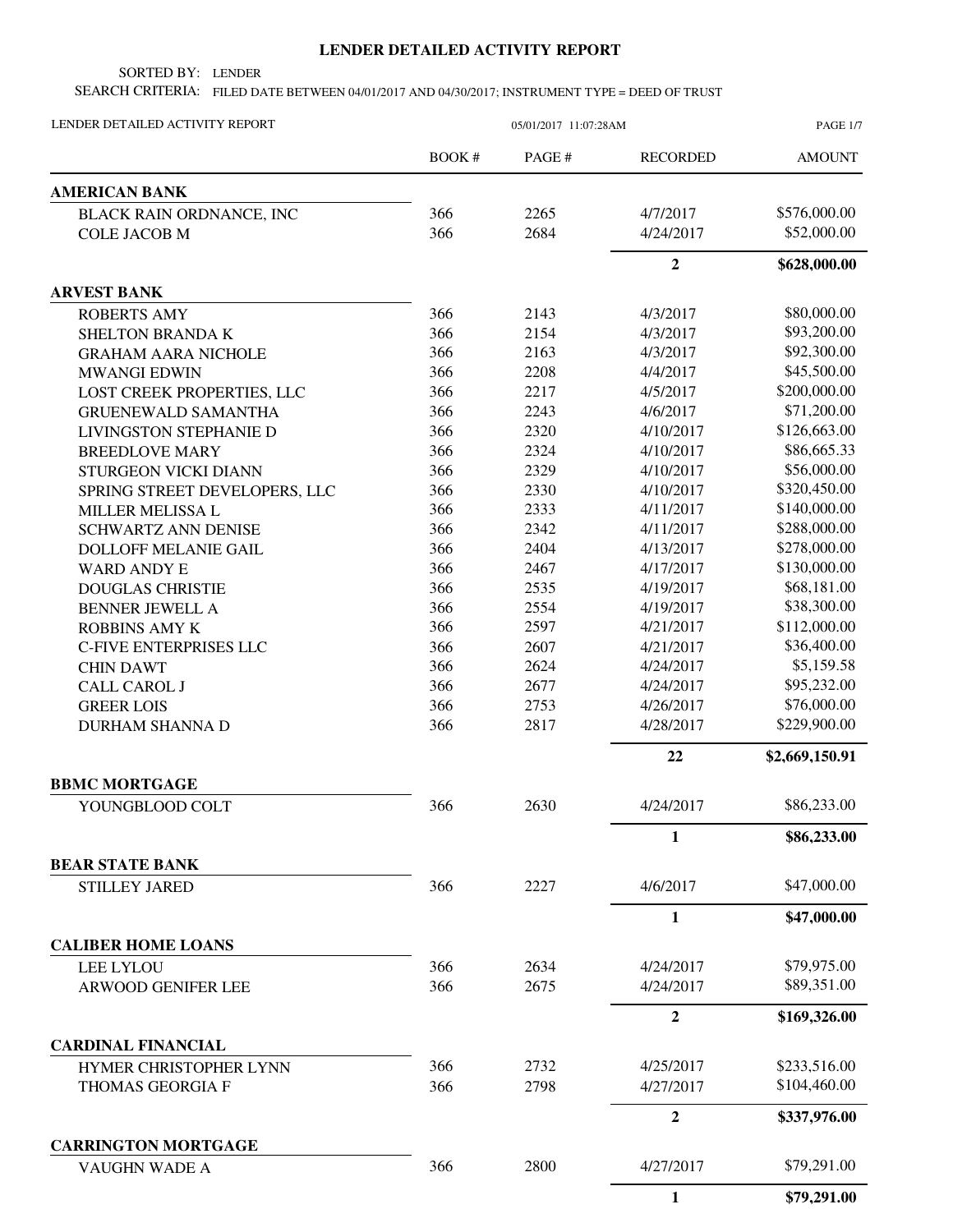| LENDER DETAILED ACTIVITY REPORT            |       | 05/01/2017 11:07:28AM |                 | <b>PAGE 2/7</b> |
|--------------------------------------------|-------|-----------------------|-----------------|-----------------|
|                                            | BOOK# | PAGE #                | <b>RECORDED</b> | <b>AMOUNT</b>   |
| <b>COHU REVOCABLE TRUST</b>                |       |                       |                 |                 |
| PETERS INVESTMENTS, LLC                    | 366   | 2729                  | 4/25/2017       | \$100,000.00    |
|                                            |       |                       | 1               | \$100,000.00    |
| <b>COMMUNITY BANK &amp; TRUST</b>          |       |                       |                 |                 |
| SHELLENBERGER VERNON WILLIAM               | 366   | 2238                  | 4/6/2017        | \$20,000.00     |
| PAYNE AMY                                  | 366   | 2276                  | 4/7/2017        | \$54,335.00     |
| <b>COPELAND CARLA M</b>                    | 366   | 2750                  | 4/26/2017       | \$37,390.81     |
| RAGLAND DEBORAH JUNE                       | 366   | 2829                  | 4/28/2017       | \$20,841.25     |
| TON MICHAEL                                | 366   | 2839                  | 4/28/2017       | \$153,520.00    |
|                                            |       |                       | 5               | \$286,087.06    |
| <b>COMMUNITY BANK AND TRUST</b>            |       |                       |                 |                 |
| <b>SWAFFORD JULIE A</b>                    | 366   | 2223                  | 4/5/2017        | \$35,651.00     |
| <b>SWAFFORD JULIE A</b>                    | 366   | 2224                  | 4/5/2017        | \$81,210.00     |
|                                            |       |                       | $\overline{2}$  | \$116,861.00    |
| <b>COMMUNITY NATIONAL BANK &amp; TRUST</b> |       |                       |                 |                 |
| <b>HOUSEL EDIE</b>                         | 366   | 2537                  | 4/19/2017       | \$179,000.00    |
|                                            |       |                       | $\mathbf{1}$    | \$179,000.00    |
| <b>CSTONE MORTGAGE</b>                     |       |                       |                 |                 |
| <b>OHARA JARROD</b>                        | 366   | 2350                  | 4/11/2017       | \$255,200.00    |
|                                            |       |                       | $\mathbf{1}$    | \$255,200.00    |
| <b>DAS ACQUISITION COMPANY</b>             |       |                       |                 |                 |
| NIENKAMP KERRY A                           | 366   | 2508                  | 4/18/2017       | \$278,856.00    |
| <b>BOYD CHRISTINA D</b>                    | 366   | 2579                  | 4/20/2017       | \$145,220.00    |
|                                            |       |                       | $\overline{2}$  | \$424,076.00    |
| <b>DAVILA DEBORAH</b>                      |       |                       |                 |                 |
| <b>LANT CYNTHIA MARIE</b>                  | 366   | 2229                  | 4/6/2017        | \$50,000.00     |
|                                            |       |                       | $\mathbf{1}$    | \$50,000.00     |
| DIGITAL FEDERAL CREDIT UNION               |       |                       |                 |                 |
| <b>STONE JANA</b>                          | 366   | 2841                  | 4/28/2017       | \$52,000.00     |
|                                            |       |                       | 1               | \$52,000.00     |
| DITECH FINANCIAL                           |       |                       |                 |                 |
| <b>SMITH ANGELA KAY</b>                    | 366   | 2538                  | 4/19/2017       | \$147,600.00    |
| <b>MASSEY RHONDA</b>                       | 366   | 2819                  | 4/28/2017       | \$69,606.00     |
|                                            |       |                       | $\mathbf{2}$    | \$217,206.00    |
| <b>FCS FINANCIAL</b>                       |       |                       |                 |                 |
| <b>DROST KEISHA</b>                        | 366   | 2583                  | 4/20/2017       | \$447,500.00    |
| <b>HELIG NANCY</b>                         | 366   | 2814                  | 4/28/2017       | \$46,000.00     |
|                                            |       |                       | $\mathbf{2}$    | \$493,500.00    |
|                                            |       |                       |                 |                 |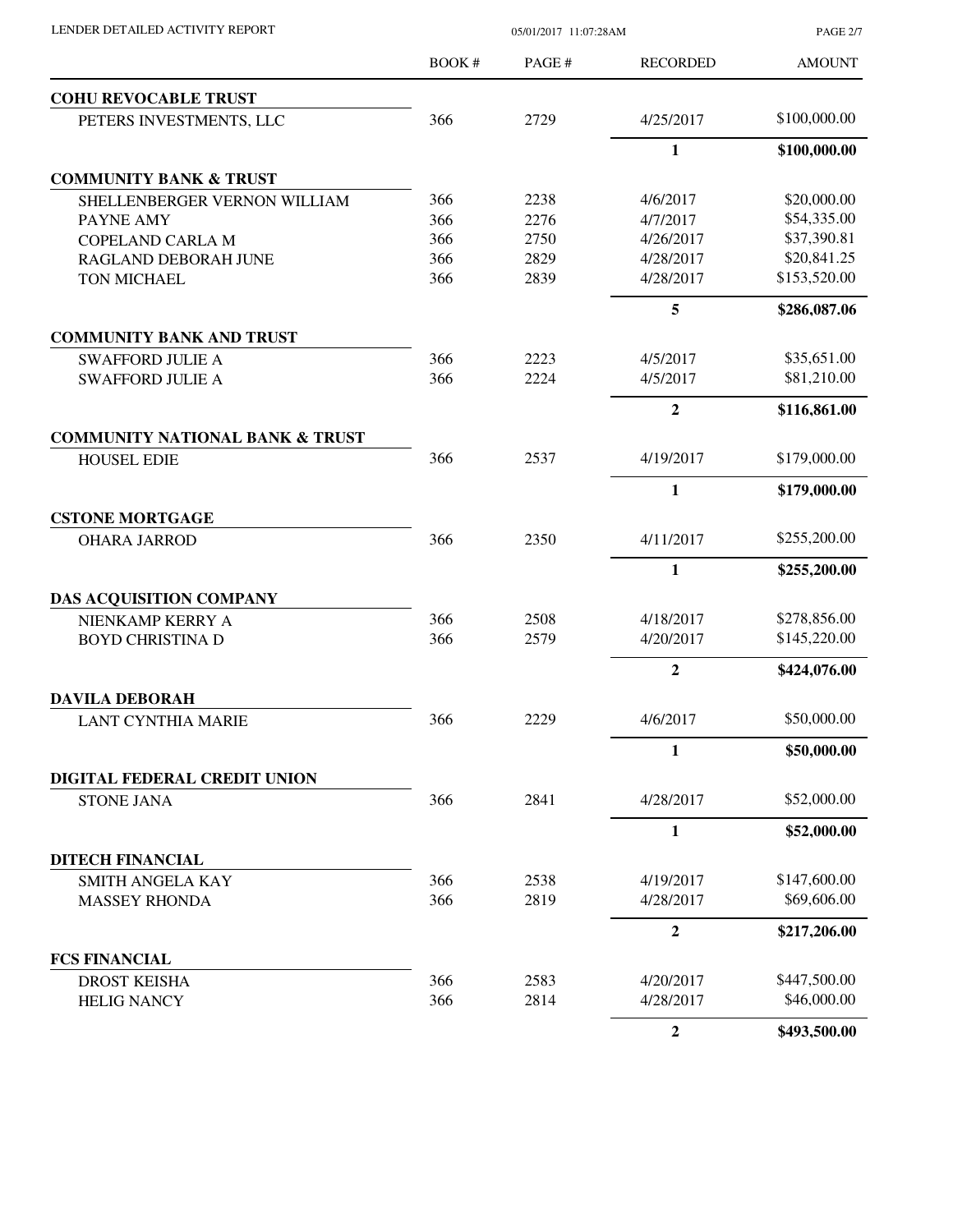PAGE 3/7

|                                                      | BOOK# | PAGE# | <b>RECORDED</b>  | <b>AMOUNT</b>               |
|------------------------------------------------------|-------|-------|------------------|-----------------------------|
| FIRST COMMUNITY BANK                                 |       |       |                  |                             |
| DEWITT CUSTOM HOMES LLC                              | 366   | 2186  | 4/4/2017         | \$126,798.00                |
| MCDERMOTT SHANNON M                                  | 366   | 2198  | 4/4/2017         | \$122,400.00                |
| <b>MILLER F ILENE</b>                                | 366   | 2212  | 4/5/2017         | \$41,000.00                 |
| <b>BAKER TODD F</b>                                  | 366   | 2231  | 4/6/2017         | \$12,726.00                 |
| PEREZ MIROSLAVA                                      | 366   | 2392  | 4/13/2017        | \$54,319.60                 |
| <b>COTTEN LYDIA L</b>                                | 366   | 2409  | 4/13/2017        | \$55,411.01                 |
| PIM JUDI D                                           | 366   | 2512  | 4/18/2017        | \$132,000.00                |
| HUSKEY CYNDI S                                       | 366   | 2628  | 4/24/2017        | \$93,600.00                 |
| STILLEY JACKIE L BROWN                               | 366   | 2651  | 4/24/2017        | \$25,000.00                 |
| <b>DEWITT TYLER</b>                                  | 366   | 2700  | 4/25/2017        | \$126,798.00                |
| PEREZ YOERIX                                         | 366   | 2731  | 4/25/2017        | \$55,995.19                 |
| FREER MATTHEW D                                      | 366   | 2813  | 4/27/2017        | \$93,131.00                 |
|                                                      |       |       | 12               | \$939,178.80                |
| <b>FLAGSTAR BANK</b>                                 |       |       |                  |                             |
| MCCLENDON JACQUELINE                                 | 366   | 2284  | 4/7/2017         | \$60,000.00                 |
|                                                      |       |       | $\mathbf{1}$     | \$60,000.00                 |
| <b>FLAT BRANCH MORTGAGE</b>                          |       |       |                  |                             |
| <b>DIMETROFF CANDACE J</b>                           | 366   | 2241  | 4/6/2017         | \$37,458.00                 |
| HINDBAUGH DEVEN TYLER                                | 366   | 2316  | 4/10/2017        | \$69,714.00                 |
| <b>CROUCH DERRICK</b>                                | 366   | 2338  | 4/11/2017        | \$156,120.00                |
| <b>VALL BETH</b>                                     | 366   | 2360  | 4/12/2017        | \$96,000.00                 |
| MCVAY AMANDA                                         | 366   | 2401  | 4/13/2017        | \$102,410.00                |
| <b>OVERFELT SAMUEL</b>                               | 366   | 2533  | 4/19/2017        | \$91,805.00                 |
| <b>HEMAN PEGGY L</b>                                 | 366   | 2613  | 4/21/2017        | \$189,000.00                |
| <b>WHITE TRAVIS</b>                                  | 366   | 2643  | 4/24/2017        | \$258,250.00                |
| PLUMMER MATTHEW R                                    | 366   | 2672  | 4/24/2017        | \$184,594.00<br>\$59,895.00 |
| <b>HUERTA BETTY</b>                                  | 366   | 2682  | 4/24/2017        | \$131,081.00                |
| <b>GUINEY CHRISTOPHER</b>                            | 366   | 2811  | 4/27/2017        |                             |
| <b>GILMER VICKIE LYNNE</b>                           | 366   | 2849  | 4/28/2017        | \$279,000.00                |
|                                                      |       |       | 12               | \$1,655,327.00              |
| FRANKLIN AMERICAN MORTGAGE                           |       |       |                  |                             |
| <b>STELTS ERIC PAUL</b>                              | 366   | 2519  | 4/19/2017        | \$60,778.00                 |
| WILLIAMS JEENIFER S                                  | 366   | 2698  | 4/25/2017        | \$106,060.00                |
|                                                      |       |       | $\boldsymbol{2}$ | \$166,838.00                |
| <b>FREEDOM MORTGAGE</b>                              |       |       |                  |                             |
| <b>ROSS JOHN DWIGHT</b>                              | 366   | 2289  | 4/7/2017         | \$122,625.00                |
|                                                      |       |       | $\mathbf{1}$     | \$122,625.00                |
| <b>GATEWAY MORTGAGE GROUP</b>                        |       |       |                  |                             |
| <b>BERNER HEATHER R</b>                              | 366   | 2555  | 4/19/2017        | \$96,000.00                 |
| <b>CAMERON LEAH</b>                                  | 366   | 2724  | 4/25/2017        | \$1.00                      |
|                                                      |       |       | $\overline{2}$   | \$96,001.00                 |
| <b>GREAT SOUTHERN BANK</b><br>SOBRAD PROPERTIES, LLC | 366   | 2610  | 4/21/2017        | \$44,000.00                 |
|                                                      |       |       | $\mathbf{1}$     | \$44,000.00                 |
|                                                      |       |       |                  |                             |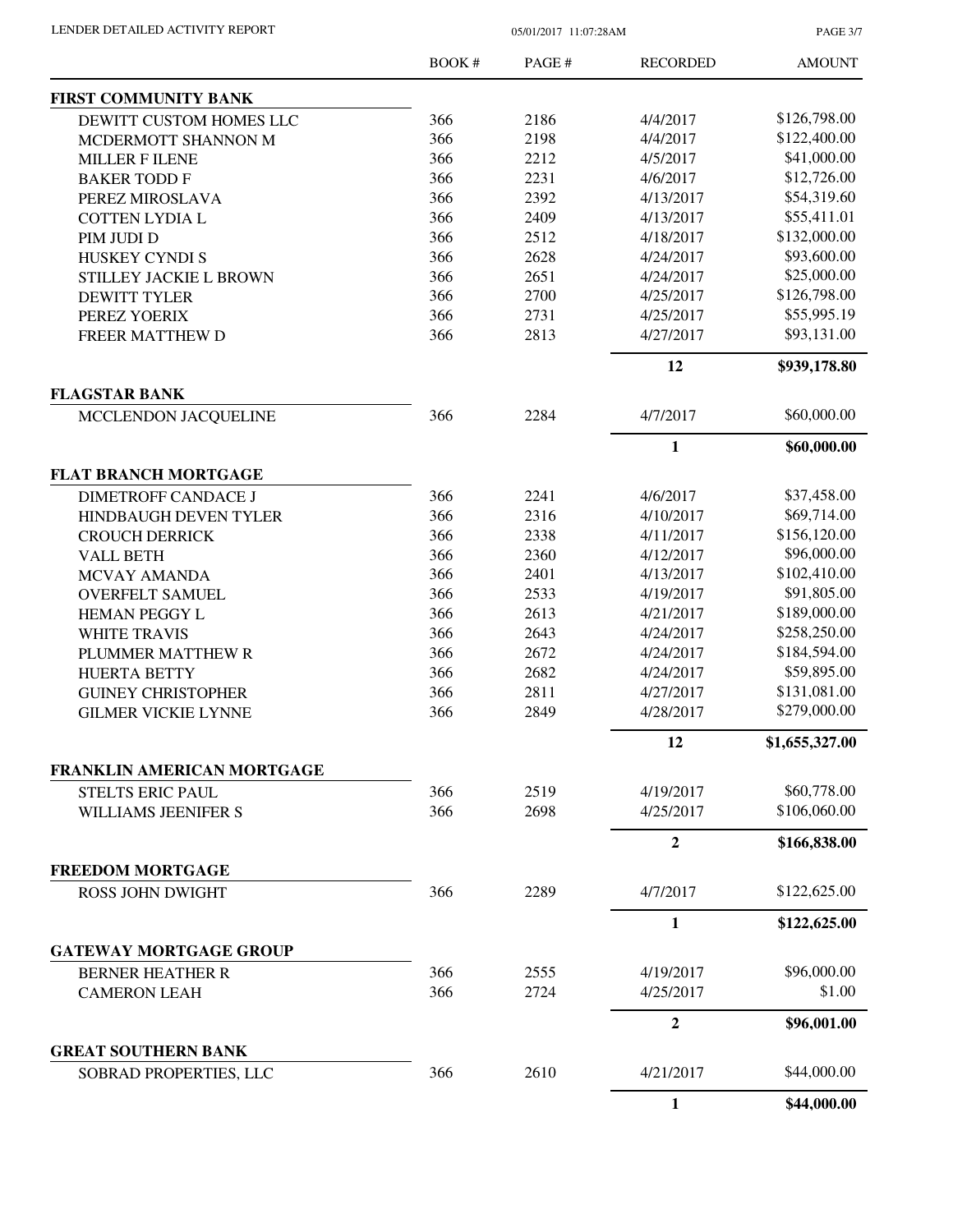PAGE 4/7

|                                                   | BOOK#      | PAGE#        | <b>RECORDED</b>         | <b>AMOUNT</b>                |
|---------------------------------------------------|------------|--------------|-------------------------|------------------------------|
| <b>GUARANTY BANK</b>                              |            |              |                         |                              |
| SHIVKRUPA, INC                                    | 366        | 2169         | 4/3/2017                | 16,810,000.00                |
| THE CHILDREN'S CENTER OF SOUTHWEST MI             | 366        | 2339         | 4/11/2017               | \$200,000.00                 |
| SPENCER KRISTIN L                                 | 366        | 2414         | 4/13/2017               | \$308,300.00                 |
|                                                   |            |              | $\overline{\mathbf{3}}$ | \$17,318,300.00              |
| <b>HENDRICKS GARY</b>                             |            |              |                         |                              |
| <b>BLAKELEY CONNIE L</b>                          | 366        | 2552         | 4/19/2017               | \$114,000.00                 |
|                                                   |            |              | 1                       | \$114,000.00                 |
| HOMEBRIDGE FINANCIAL SERVICES, INC                | 366        |              |                         |                              |
| <b>LAWSON ASHLEY N</b>                            |            | 2268         | 4/7/2017                | \$109,595.00                 |
|                                                   |            |              | 1                       | \$109,595.00                 |
| <b>HOMETOWN BANK</b>                              |            |              |                         |                              |
| <b>STINSON RACHEL N</b>                           | 366        | 2152         | 4/3/2017                | \$155,555.00                 |
| DREW EVANS INVESTMENTS, LLC                       | 366        | 2394         | 4/13/2017               | \$178,500.00                 |
| <b>LEWIS KEVIN D</b>                              | 366        | 2702         | 4/25/2017               | \$124,600.00                 |
| <b>WAGNER RHONDA</b><br><b>RUSSELL AUDREY</b>     | 366<br>366 | 2713<br>2721 | 4/25/2017<br>4/25/2017  | \$275,900.00<br>\$224,000.00 |
|                                                   |            |              | 5                       | \$958,555.00                 |
| <b>JOHNSON JOAN</b>                               |            |              |                         |                              |
| <b>ALLEN DENEASA</b>                              | 366        | 2366         | 4/12/2017               | \$80,000.00                  |
|                                                   |            |              | 1                       | \$80,000.00                  |
| <b>JOHNSON RONALD G</b>                           |            |              |                         |                              |
| <b>ALLEN MARSHALL</b>                             | 366        | 2366         | 4/12/2017               | \$80,000.00                  |
|                                                   |            |              | $\mathbf{1}$            | \$80,000.00                  |
| <b>LAY CAROLYN R</b>                              |            |              |                         |                              |
| <b>GARCIA BRYAN</b>                               | 366        | 2379         | 4/12/2017               | \$25,000.00                  |
|                                                   |            |              | $\mathbf{1}$            | \$25,000.00                  |
| <b>LAY HARRELL D</b>                              |            |              |                         |                              |
| <b>GARCIA BRYAN</b>                               | 366        | 2379         | 4/12/2017               | \$25,000.00                  |
|                                                   |            |              | $\mathbf{1}$            | \$25,000.00                  |
| <b>MAGNOLIA BANK</b><br><b>ANDERSON MELINDA S</b> | 366        | 2734         | 4/25/2017               | \$78,000.00                  |
|                                                   |            |              | 1                       | \$78,000.00                  |
| <b>MAILES CARMEN</b>                              |            |              |                         |                              |
| PETERS INVESTMENTS, LLC                           | 366        | 2730         | 4/25/2017               | \$50,000.00                  |
|                                                   |            |              | $\mathbf{1}$            | \$50,000.00                  |
| <b>MAILES FAMILY TRUST</b>                        |            |              |                         |                              |
| PETERS INVESTMENTS, LLC                           | 366        | 2730         | 4/25/2017               | \$50,000.00                  |
|                                                   |            |              | 1                       | \$50,000.00                  |
| MISSOURI HOUSING DEVELOPMENT COMMISSION           |            |              |                         |                              |
| <b>HINDBAUGH DEVEN TYLER</b>                      | 366        | 2317         | 4/10/2017               | \$2,788.56                   |
|                                                   |            |              | $\mathbf{1}$            | \$2,788.56                   |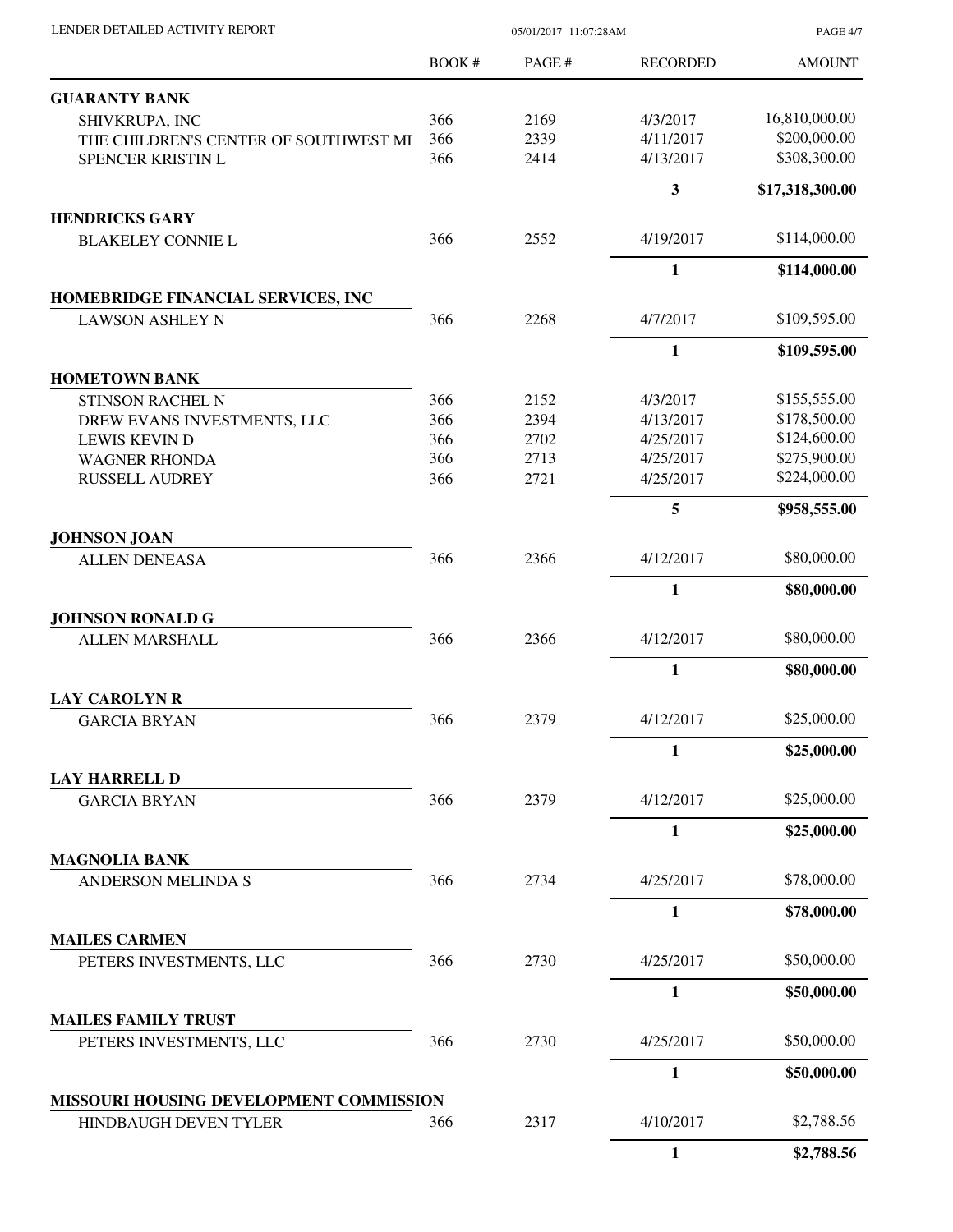PAGE 5/7

|                                | <b>BOOK#</b> | PAGE# | <b>RECORDED</b> | <b>AMOUNT</b>  |
|--------------------------------|--------------|-------|-----------------|----------------|
| NATIONSTAR MORTGAGE            |              |       |                 |                |
| <b>ROSS KATHERINE S</b>        | 366          | 2765  | 4/27/2017       | \$67,460.00    |
|                                |              |       | $\mathbf{1}$    | \$67,460.00    |
| NEW DAY FINANCIAL              |              |       |                 |                |
| <b>LEE EDWARD</b>              | 366          | 2663  | 4/24/2017       | \$138,422.00   |
|                                |              |       | $\mathbf{1}$    | \$138,422.00   |
| <b>PEOPLES BANK</b>            |              |       |                 |                |
| <b>HOPE CITY CHURCH</b>        | 366          | 2144  | 4/3/2017        | \$4,320,000.00 |
| <b>GOAD HOLLY A</b>            | 366          | 2310  | 4/10/2017       | \$155,782.00   |
| <b>ENDICOTT KIM</b>            | 366          | 2311  | 4/10/2017       | \$137,000.00   |
| HENRY LAND & CATTLE, LLC       | 366          | 2335  | 4/11/2017       | \$120,000.00   |
| HENRY LAND & CATTLE LLC        | 366          | 2398  | 4/13/2017       | \$0.00         |
| <b>SNOW GINGER K</b>           | 366          | 2477  | 4/17/2017       | \$123,675.00   |
| <b>BLAIR TIFFANY M</b>         | 366          | 2494  | 4/18/2017       | \$85,000.00    |
| <b>MOSER HAYLEY N</b>          | 366          | 2541  | 4/19/2017       | \$64,096.00    |
| <b>MOSER HAYLEY N</b>          | 366          | 2542  | 4/19/2017       | \$12,018.00    |
| <b>ELBERT DUSTY L</b>          | 366          | 2659  | 4/24/2017       | \$380,000.00   |
| COOPER STACI L                 | 366          | 2738  | 4/26/2017       | \$46,000.00    |
|                                |              |       | 11              | \$5,443,571.00 |
| <b>PINNACLE BANK</b>           |              |       |                 |                |
| CROSSLAND PROPERTIES, LLC      | 366          | 2314  | 4/10/2017       | \$406,000.00   |
| <b>DORRIS CHRISTINA</b>        | 366          | 2556  | 4/20/2017       | \$44,000.00    |
| SANTIAGO CLOTILDE              | 366          | 2739  | 4/26/2017       | \$73,500.00    |
|                                |              |       | 3               | \$523,500.00   |
| PREMIER HOME MORTGAGE          |              |       |                 |                |
| MACHUPA STACY L                | 366          | 2193  | 4/4/2017        | \$81,005.00    |
| <b>MELLESON JUSTIN</b>         | 366          | 2296  | 4/10/2017       | \$72,546.00    |
| <b>CORHN CINDY L</b>           | 366          | 2347  | 4/11/2017       | \$56,182.00    |
| <b>FRANCISCO LYNDRIA</b>       | 366          | 2490  | 4/17/2017       | \$156,565.00   |
| <b>BARBEE LESA A</b>           | 366          | 2658  | 4/24/2017       | \$95,454.00    |
| MCCULLY STEPHANIE E            | 366          | 2715  | 4/25/2017       | \$185,836.00   |
|                                |              |       | 6               | \$647,588.00   |
| <b>QUICKEN LOANS</b>           |              |       |                 |                |
| PARLET PAM                     | 366          | 2615  | 4/21/2017       | \$155,250.00   |
| <b>LOWE GARY E</b>             | 366          | 2797  | 4/27/2017       | \$86,487.00    |
| PORTER JANE E                  | 366          | 2837  | 4/28/2017       | \$58,150.00    |
|                                |              |       | 3               | \$299,887.00   |
| <b>ROBINSON JULIE</b>          |              |       |                 |                |
| MCDANIEL JOE ANN               | 366          | 2680  | 4/24/2017       | \$20,000.00    |
|                                |              |       | $\mathbf{1}$    | \$20,000.00    |
| <b>ROBINSON STANLEY EUGENE</b> |              |       |                 |                |
| <b>MCDANIEL FRANCIS</b>        | 366          | 2680  | 4/24/2017       | \$20,000.00    |
|                                |              |       | $\mathbf{1}$    | \$20,000.00    |
| <b>RURAL HOUSING SERVICE</b>   |              |       |                 |                |
| PICKINGS MORIA D               | 366          | 2641  | 4/24/2017       | \$155,945.00   |
|                                |              |       | $\mathbf{1}$    | \$155,945.00   |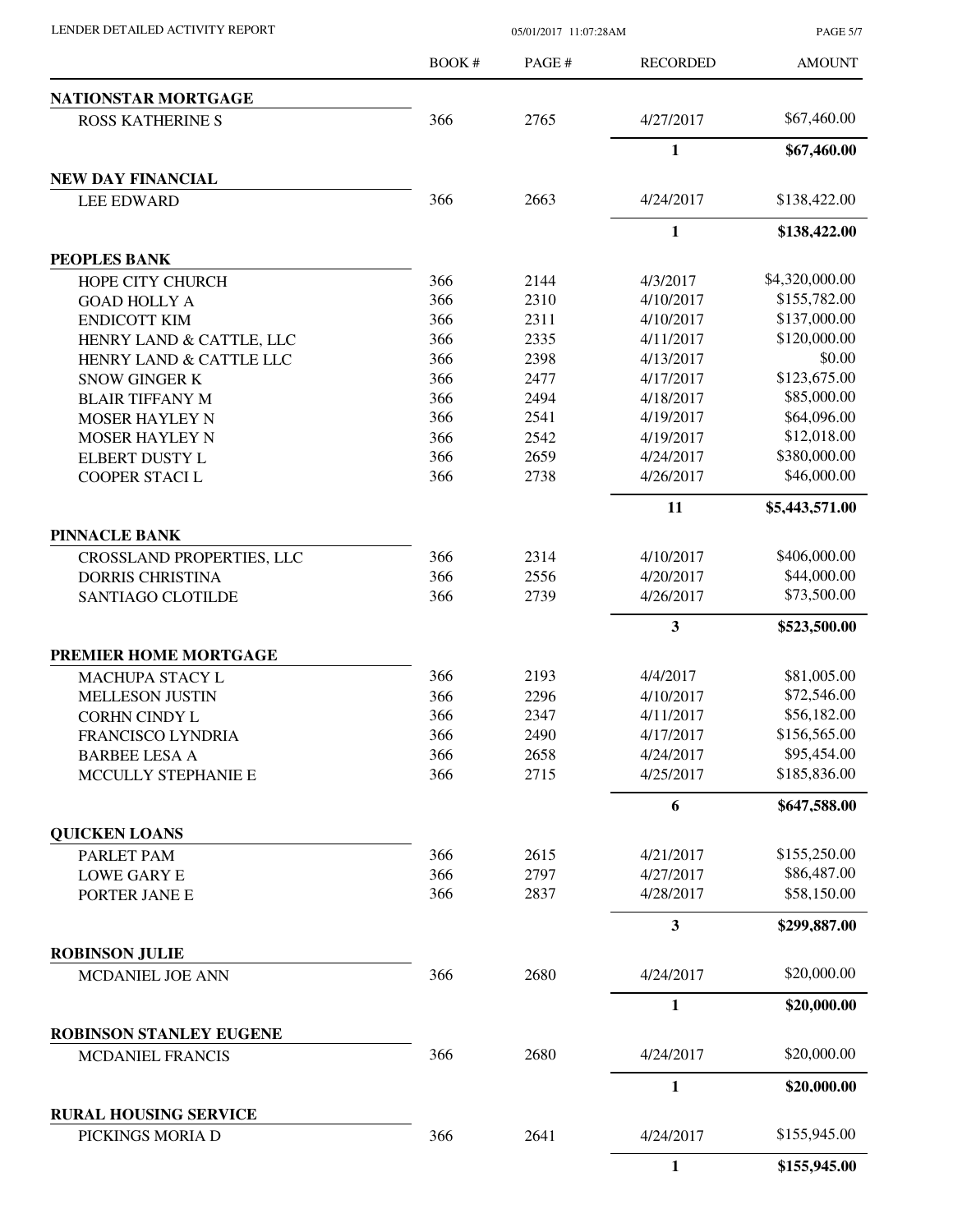PAGE 6/7

|                                                   | <b>BOOK#</b> | PAGE # | <b>RECORDED</b>  | <b>AMOUNT</b>               |
|---------------------------------------------------|--------------|--------|------------------|-----------------------------|
| <b>SECURITY BANK AND TRUST COMPANY</b>            |              |        |                  |                             |
| RBC ENTERPRISES LIMITED, INC                      | 366          | 2328   | 4/10/2017        | \$703,429.65                |
|                                                   |              |        | 1                | \$703,429.65                |
| SOUTHWEST MISSOURI BANK                           |              |        |                  |                             |
| <b>GATES DEBORAH JO</b>                           | 366          | 2165   | 4/3/2017         | \$46,500.00                 |
| <b>AYTES BELINDA A</b>                            | 366          | 2288   | 4/7/2017         | \$32,000.00                 |
| <b>TATUM DELORES</b>                              | 366          | 2298   | 4/10/2017        | \$100,000.00                |
| KNODERER BRENDA L                                 | 366          | 2313   | 4/10/2017        | \$120,000.00                |
| BEYERSDORFER KURT                                 | 366          | 2343   | 4/11/2017        | \$20,000.00                 |
| <b>CUPP JARRED LEE</b>                            | 366          | 2529   | 4/19/2017        | \$200,000.00                |
| <b>DUMAS SHARON ANN</b>                           | 366          | 2572   | 4/20/2017        | \$40,000.00                 |
| <b>LINK MADELEINE</b>                             | 366          | 2577   | 4/20/2017        | \$12,800.00                 |
| <b>THOMAS KELLY</b>                               | 366          | 2596   | 4/21/2017        | \$120,650.00                |
| <b>SCHATZ DAVID CRAIG</b>                         | 366          | 2616   | 4/21/2017        | \$160,000.00                |
|                                                   |              |        | 10               | \$851,950.00                |
| <b>SUNTRUST MORTGAGE</b>                          |              |        |                  |                             |
| <b>OWENS MEGHAN M</b>                             | 366          | 2450   | 4/14/2017        | \$127,415.00                |
|                                                   |              |        | $\mathbf{1}$     | \$127,415.00                |
| THE COMMERCE TRUST COMPANY                        |              |        |                  |                             |
| ASSOCIATED ELECTRIC COOPERATIVE, INC              | 366          | 2703   | 4/25/2017        | 00,000,000.00               |
|                                                   |              |        | 1                | \$10,000,000,000.00         |
| TMB, LLC                                          |              |        |                  |                             |
| <b>BANKSON NATHAN</b>                             | 366          | 2273   | 4/7/2017         | \$52,000.00                 |
|                                                   |              |        | 1                | \$52,000.00                 |
| <b>USBANK</b>                                     |              |        |                  |                             |
| <b>BARTKOSKI JENNIFER</b>                         | 366          | 2195   | 4/4/2017         | \$67,000.00                 |
| PENCE ANDREA B                                    | 366          | 2272   | 4/7/2017         | \$185,840.00                |
| <b>AULICK BONNIE</b>                              | 366          | 2344   | 4/11/2017        | \$100,000.00                |
| <b>GOODWIN MARTHA</b>                             | 366          | 2352   | 4/11/2017        | \$138,225.00                |
| <b>BLUNDELL GEORGE J</b>                          | 366          | 2441   | 4/14/2017        | \$68,670.00                 |
| <b>HUNT DAVID W</b>                               | 366          | 2499   | 4/18/2017        | \$40,488.00                 |
| <b>LAMP MICHAEL R</b>                             | 366          | 2543   | 4/19/2017        | \$122,500.00                |
| <b>SKAGGS RHONDA G</b>                            | 366          | 2584   | 4/20/2017        | \$83,000.00<br>\$61,750.00  |
| RODRIGUEZ JESUS REYES                             | 366          | 2606   | 4/21/2017        | \$143,920.00                |
| SUPPLEE LINDSAY A                                 | 366          | 2835   | 4/28/2017        | \$40,842.00                 |
| <b>RICHARDSON DEBBIE</b>                          | 366          | 2836   | 4/28/2017        |                             |
| <b>DUNN ELIZABETH</b>                             | 366          | 2851   | 4/28/2017        | \$356,000.00<br>\$44,500.00 |
| <b>DUNN ELIZABETH</b>                             | 366          | 2852   | 4/28/2017        |                             |
|                                                   |              |        | 13               | \$1,452,735.00              |
| <b>VANDERBILT MORTGAGE</b><br>SAMPSON BEVERLY KAY | 366          | 2587   | 4/20/2017        | \$43,120.16                 |
|                                                   |              |        | 1                | \$43,120.16                 |
| <b>WELLS FARGO BANK</b>                           |              |        |                  |                             |
| <b>GREER SUZANNE</b>                              | 366          | 2340   | 4/11/2017        | \$97,600.00                 |
| KALMBACH TONJA L                                  | 366          | 2828   | 4/28/2017        | \$35,000.00                 |
|                                                   |              |        | $\boldsymbol{2}$ | \$132,600.00                |